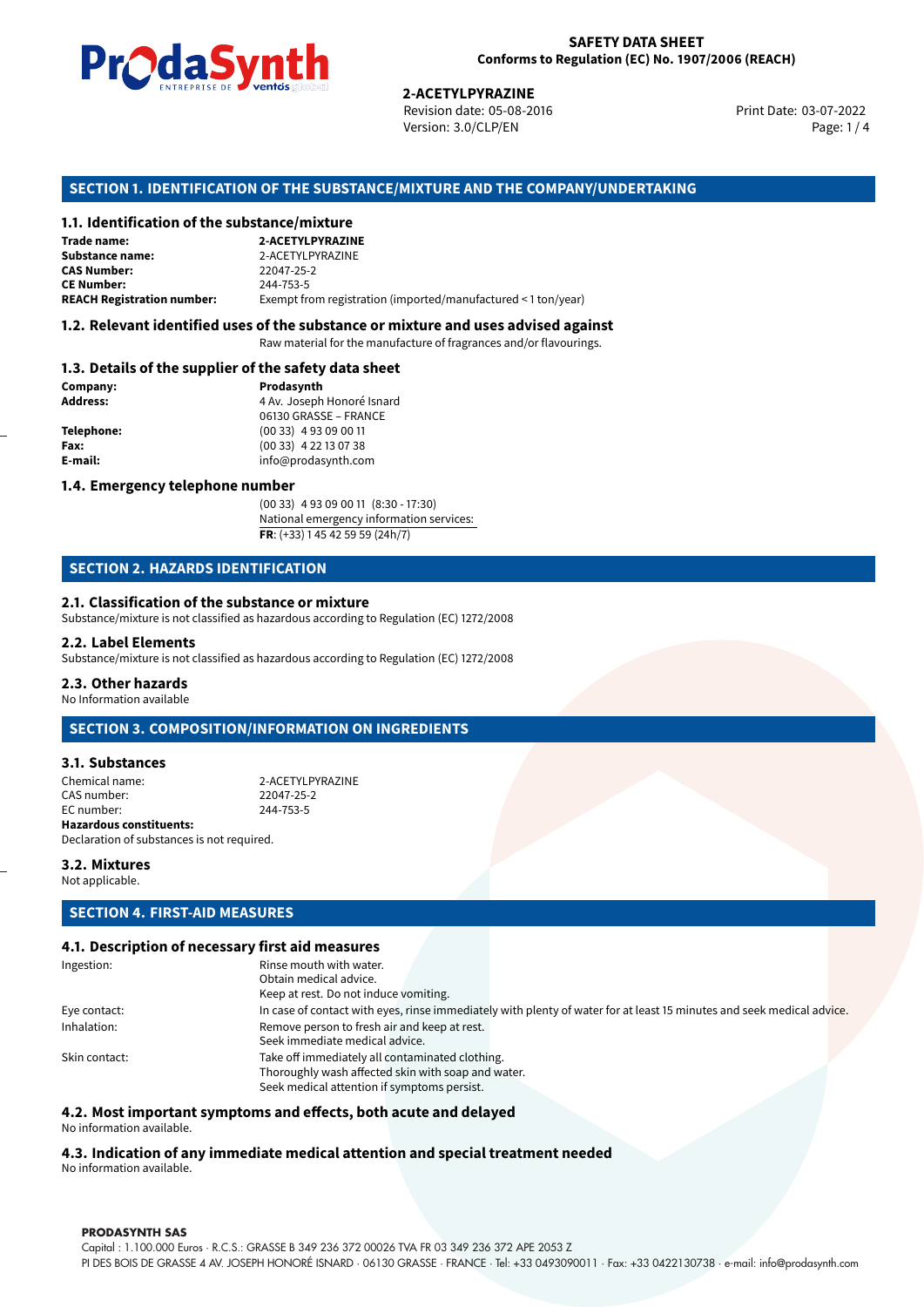

# **2-ACETYLPYRAZINE**<br>
Revision date: 05-08-2016<br> **Print Date: 03-07-2022**

Revision date: 05-08-2016 Version: 3.0/CLP/EN Page: 2 / 4

## **SECTION 5. FIRE-FIGHTING MEASURES**

## **5.1. Extinguishing Media**

Water spray, carbon dioxide, dry chemical powder or appropriate foam. For safety reasons do not use full water jet.

## **5.2. Special hazards arising from the substance or mixture**

Known or Anticipated Hazardous Products of Combustion: Emits toxic fumes under fire conditions.

### **5.3. Advice for firefighters**

High temperatures can lead to high pressures inside closed containers. Avoid inhalation of vapors that are created. Use appropriate respiratory protection. Do not allow spillage of fire to be poured into drains or watercourses. Wear self-contained breathing apparatus and protective clothing.

## **SECTION 6. ACCIDENTAL RELEASE MEASURES**

### **6.1. Personal precautions, protective equipment and emergency procedures**

Evacuate surronding areas. Ensure adequate ventilation. Keep unnecessary and unprotected personnel from entering. Do not breathe vapor/spray. Avoid contact with skin and eyes. Information regarding personal protective measures: see section 8.

### **6.2. Environmental precautions**

To avoid possible contamination of the environment, do not discharge into any drains, surface waters or groundwaters.

### **6.3. Methods and materials for containment and cleaning up**

Cover with an inert, inorganic, non-combustible absorbent material (e.g. dry-lime, sand, soda ash). Place in covered containers using non-sparking tools and transport outdoors. Avoid open flames or sources of ignition (e.g. pilot lights on gas hot water heater). Ventilate area and wash spill site after material pickup is complete.

### **6.4. Reference to other sections**

Information regarding exposure controls, personal protection and disposal considerations can be found in sections 8 and 13.

## **SECTION 7. HANDLING AND STORAGE**

#### **7.1. Precautions for safe handling**

Do not store or handle this material near food or drinking water. Do not smoke. Avoid contact with the eyes, skin and clothing. Wear protective clothing and use glasses. Observe the rules of safety and hygiene at work. Keep in the original container or an alternative made from a compatible material.

## **7.2. Conditions for safe storage, including any incompatibilities**

Store in tightly closed and preferably full containers in a cool, dry and ventilated area, protected from light. Keep away from sources of ignition (e.g. hot surfaces, sparks, flame and static discharges). Keep away from incompatible materials (see section 10).

## **7.3. Specific end use(s)**

No information available.

## **SECTION 8. EXPOSURE CONTROLS AND PERSONAL PROTECTION**

## **8.1. Control parameters**

Components with occupational exposure limits: None known.

## **8.2. Exposure controls**

| Appropriate engineering controls: | Measures should be taken to prevent materials from being splashed into the body.                                                            |  |  |  |
|-----------------------------------|---------------------------------------------------------------------------------------------------------------------------------------------|--|--|--|
|                                   | Provide adequate ventilation, according to the conditions of use. Use a mechanical exhaust if required.                                     |  |  |  |
| Eye/Face protection:              | Chemical safety goggles are recommended. Wash contaminated goggles before reuse.                                                            |  |  |  |
| Hand Protection:                  | Chemical-resistant gloves are recommended. Wash contaminated gloves before reuse.                                                           |  |  |  |
| Body protection:                  | Personal protective equipment for the body should be selected based on the task being performed and the risks                               |  |  |  |
|                                   | involved.                                                                                                                                   |  |  |  |
| <b>Respiratory Protection:</b>    | In case of insufficient ventilation, use suitable respiratory equipment.                                                                    |  |  |  |
| Environmental exposure controls:  | Emissions from ventilation or process equipment should be checked to ensure they comply with environmental<br>protection legislation.       |  |  |  |
|                                   | In some cases, filters or engineering modifications to the process equipment will be necessary to reduce emissions to<br>acceptable levels. |  |  |  |

#### **PRODASYNTH SAS**

Capital : 1.100.000 Euros · R.C.S.: GRASSE B 349 236 372 00026 TVA FR 03 349 236 372 APE 2053 Z PI DES BOIS DE GRASSE 4 AV. JOSEPH HONORÉ ISNARD · 06130 GRASSE · FRANCE · Tel: +33 0493090011 · Fax: +33 0422130738 · e-mail: info@prodasynth.com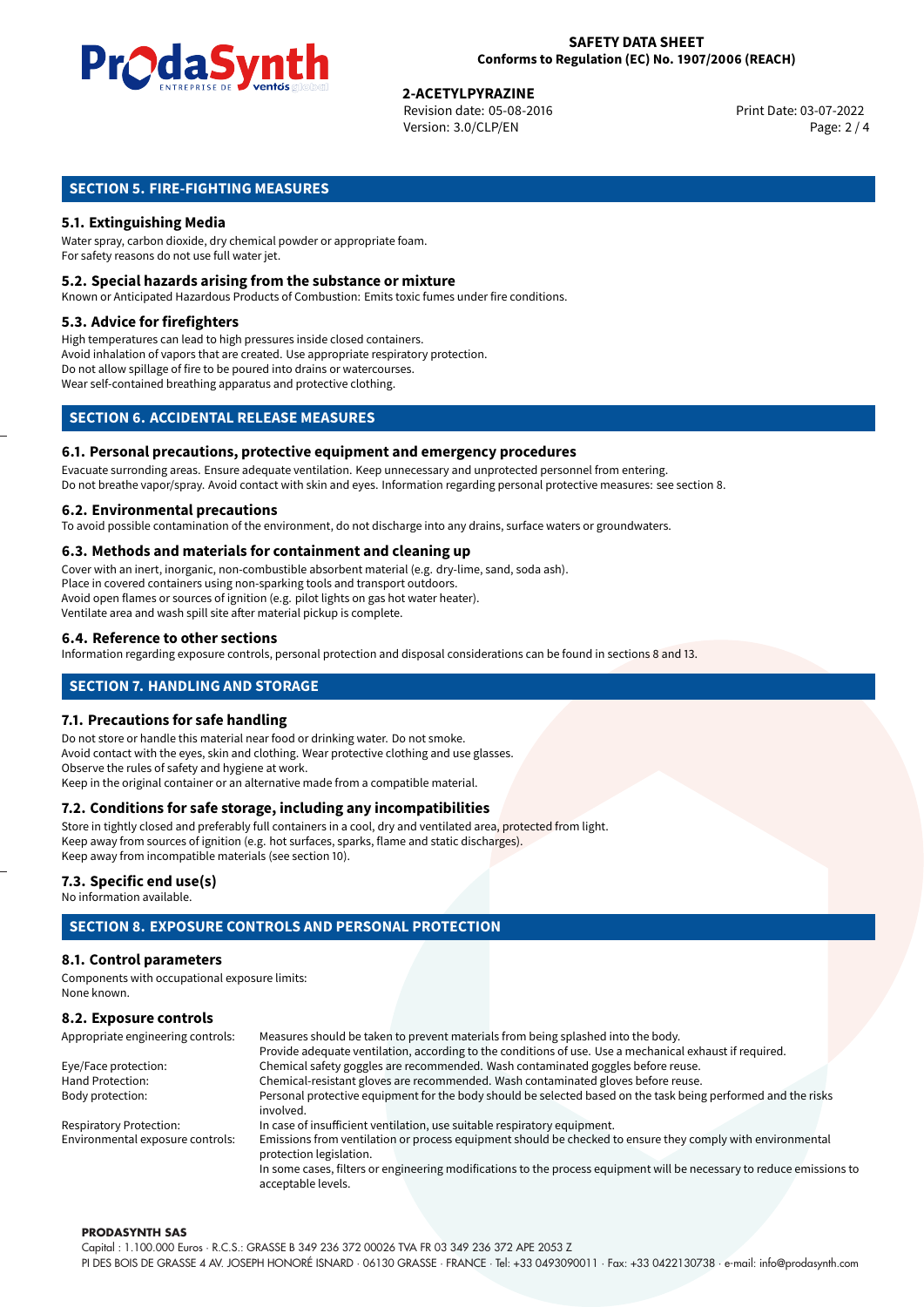

# **2-ACETYLPYRAZINE**<br>
Revision date: 05-08-2016<br> **Print Date: 03-07-2022**

Revision date: 05-08-2016 Version: 3.0/CLP/EN Page: 3 / 4

## **SECTION 9. PHYSICAL AND CHEMICAL PROPERTIES**

## **9.1. Information on basic physical and chemical properties**

Appearance: Solid Colour: Conforms to standard Odour: Conforms to standard Odour theshold: Not determined pH: Not determined Melting point/freezing point: 75 - 78 Boling point/boiling range: Not determined Flash point: 110 °C Evaporation rate: Not determined Flammability: Not determined Lower flammability/Explosive limit: Not determined Upper flammability/Explosive limit: Not determined Vapour pressure: Vapour pressure: Not determined Vapour Density: Not determined Density: Not determined Relative density: Not determined Water solubility: Water solubility: SLIGHTLY SOLUBLE IN WATER Solubility in other solvents: MODERATELY SOLUBLE IN ETHANOL Partition coefficient n-octanol/water: Not determined Auto-ignition temperature: Not determined Decomposition temperature: Not determined Viscosity, dynamic:  $\blacksquare$ Viscosity, kinematic: Not determined Explosive properties: Not determined Oxidising properties: Not determined

## **9.2. Additional information**

No information available.

## **SECTION 10. STABILITY AND REACTIVITY**

#### **10.1. Reactivity**

No hazardous reactions if stored and handled as prescribed/indicated.

## **10.2. Chemical stability**

The product is stable if stored and handled as prescribed/indicated.

#### **10.3. Possibility of hazardous reactions**

No hazardous reactions if stored and handled as prescribed/indicated.

## **10.4. Conditions to Avoid**

Conditions to Avoid: Excessive heat, flame or other ignition sources.

#### **10.5. Incompatible materials**

Avoid contact with strong acids and bases and oxidizing agents.

#### **10.6. Hazardous decomposition products**

During combustion may form carbon monoxide and unidentified organic compounds.

## **SECTION 11. TOXICOLOGICAL INFORMATION**

## **11.1. Information on toxicological effects**

| <b>Acute toxicity</b>                    | Based on the data available, the criteria for classification are not met. |
|------------------------------------------|---------------------------------------------------------------------------|
| <b>Skin corrosion/irritation</b>         | Based on the data available, the criteria for classification are not met. |
| Serious eye damage/irritation            | Based on the data available, the criteria for classification are not met. |
| <b>Respiratory or skin sensitisation</b> | Based on the data available, the criteria for classification are not met. |
| <b>Germ cell mutagenicity</b>            | Based on the data available, the criteria for classification are not met. |
| Carcinogenicity                          | Based on the data available, the criteria for classification are not met. |
| <b>Reproductive toxicity</b>             | Based on the data available, the criteria for classification are not met. |
| <b>STOT-single exposure</b>              | Based on the data available, the criteria for classification are not met. |
| <b>STOT-repeated exposure</b>            | Based on the data available, the criteria for classification are not met. |

#### **PRODASYNTH SAS**

Capital : 1.100.000 Euros · R.C.S.: GRASSE B 349 236 372 00026 TVA FR 03 349 236 372 APE 2053 Z

PI DES BOIS DE GRASSE 4 AV. JOSEPH HONORÉ ISNARD · 06130 GRASSE · FRANCE · Tel: +33 0493090011 · Fax: +33 0422130738 · e-mail: info@prodasynth.com